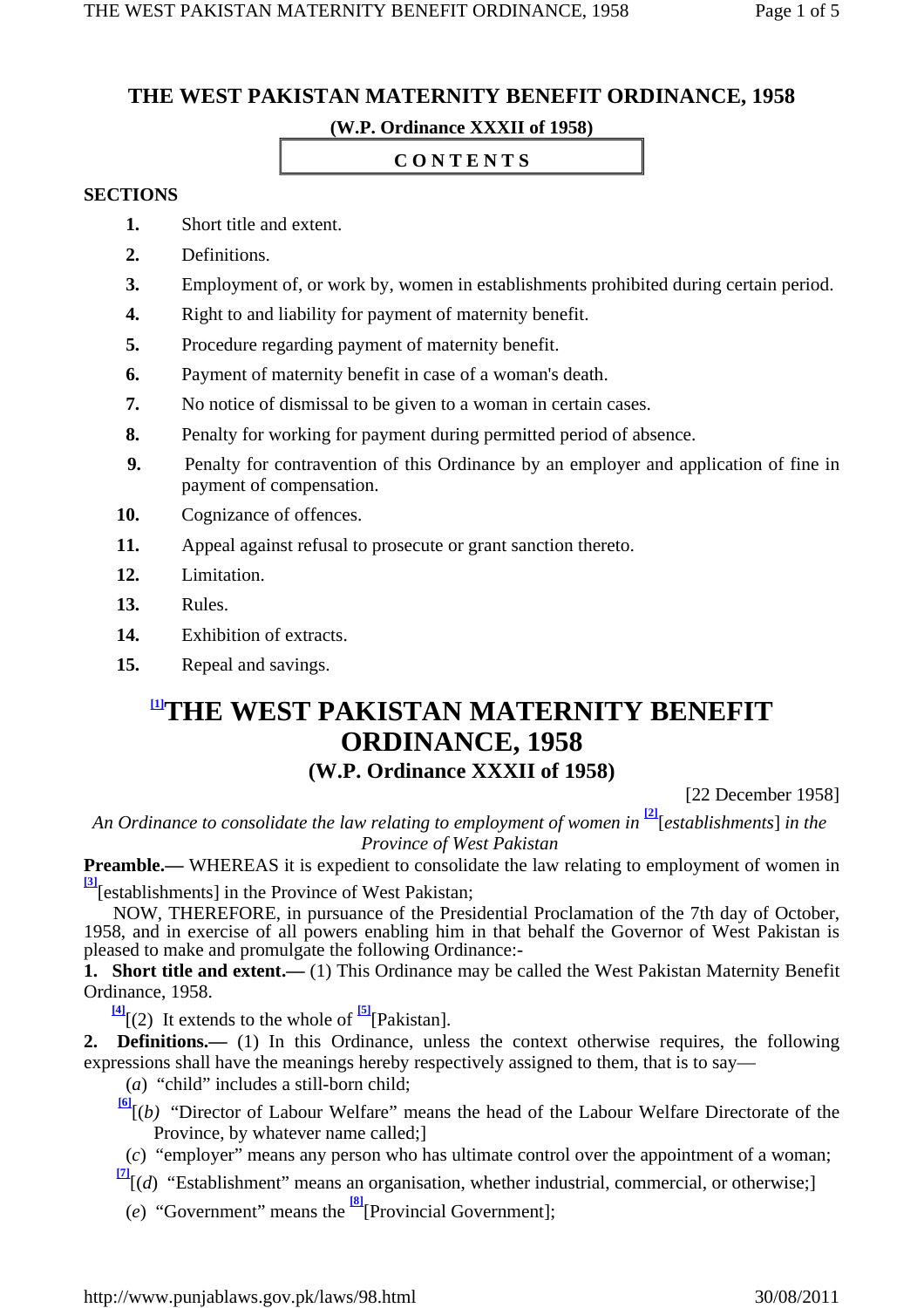- (*f*) "Inspector of Factories" means a person appointed as Inspector of Factories under section 10 of the Factories Act, 1934**[9]** ;
- (*g*) "maternity benefit" means the amount payable under the provisions of this Ordinance to a woman employed in  $\frac{100}{2}$ [an establishment];
- (*h*) "medical practitioner" means a medical practitioner nominated for the purposes of this Ordinance by the employer with the approval of the Inspector of Factories;
- (*i*) "prescribed" means prescribed by rules made under this Ordinance;
- (*j*) "still-born child" means any child which has issued forth from its mother after the twentyeighth week of pregnancy and which did not at any time after being completely expelled from its mother, breathe or show any other signs of life;
- (*k*) "wages" means wages as defined in clause (*vi*) of section 2 of the Payment of Wages Act,  $1936\frac{[11]}{[}$ ; and
- (*l*) "woman" means a woman worker.

 (2) Expressions used in this Ordinance but not defined herein shall have the meanings respectively assigned to them in the Factories Act, 1934<sup>[12]</sup>;

**3. Employment of, or work by, women in [13][establishments] prohibited during certain period.—** No employer shall knowingly employ a woman and no woman shall engage in employment in any **[14]**[establishment] during the six weeks following the date on which she is delivered of a child.

**4. Right to and liability for payment of maternity benefit.— [15]**[(1) Subject to the provisions of this Ordinance, every woman employed in an establishment shall be entitled to, and her employer shall be liable for, the payment of maternity benefit at the rate of her wages last paid during the period of six weeks immediately preceding and including the days on which she delivers the child and for each day of six weeks succeeding that day:

 Provided that a woman shall not be entitled to maternity benefit unless she has been employed in the establishment of the employer from whom she claims maternity benefit for a period of not less than four months immediately preceding the day on which she delivers the child.]

(2) **[16]**[\* \* \* \* \* \* \* \* \* \* \* \*]

**5. Procedure regarding payment of maternity benefit.**— (1) Any woman entitled to maternity benefit,—

- (*a*) who is pregnant may, give notice either orally in person or in writing in the prescribed form to the employer that she expects to be confined within six weeks next following and may therein nominate a person for the purposes of section 6;
- (*b*) who has not given the notice referred to in clause (*a*) and has been delivered of a child, shall within seven days, give similar notice that she has been delivered of a child.

 (2) When such notice is received, the employer shall permit the woman to absent herself from the factory from the date following the date of notice in the case mentioned in clause (*a*) of subsection (1) and from the day of delivery in the case mentioned in clause (*b*) thereof, until six weeks after the day of delivery.

 (3) An employer shall pay maternity benefit for twelve weeks to a woman entitled thereto in any of following ways selected by the woman, namely:-

- (*i*) for six weeks before delivery within forty-eight hours of the production of a certificate signed by the medical practitioner stating that the woman is expected to be confined within six weeks of the date of the certificate, and for the remainder of the period for which she is entitled to maternity benefit within forty-eight hours of the production of the proof that she has been delivered of a child; or
- (*ii*) for the period of six weeks before delivery and including the day of delivery, within forty-eight hours of the production of proof that she has been delivered of a child and, for the remainder of the said period, within six weeks of the production of such proof; or
- (*iii*) for the whole of the said period of twelve weeks, within forty-eight hours of the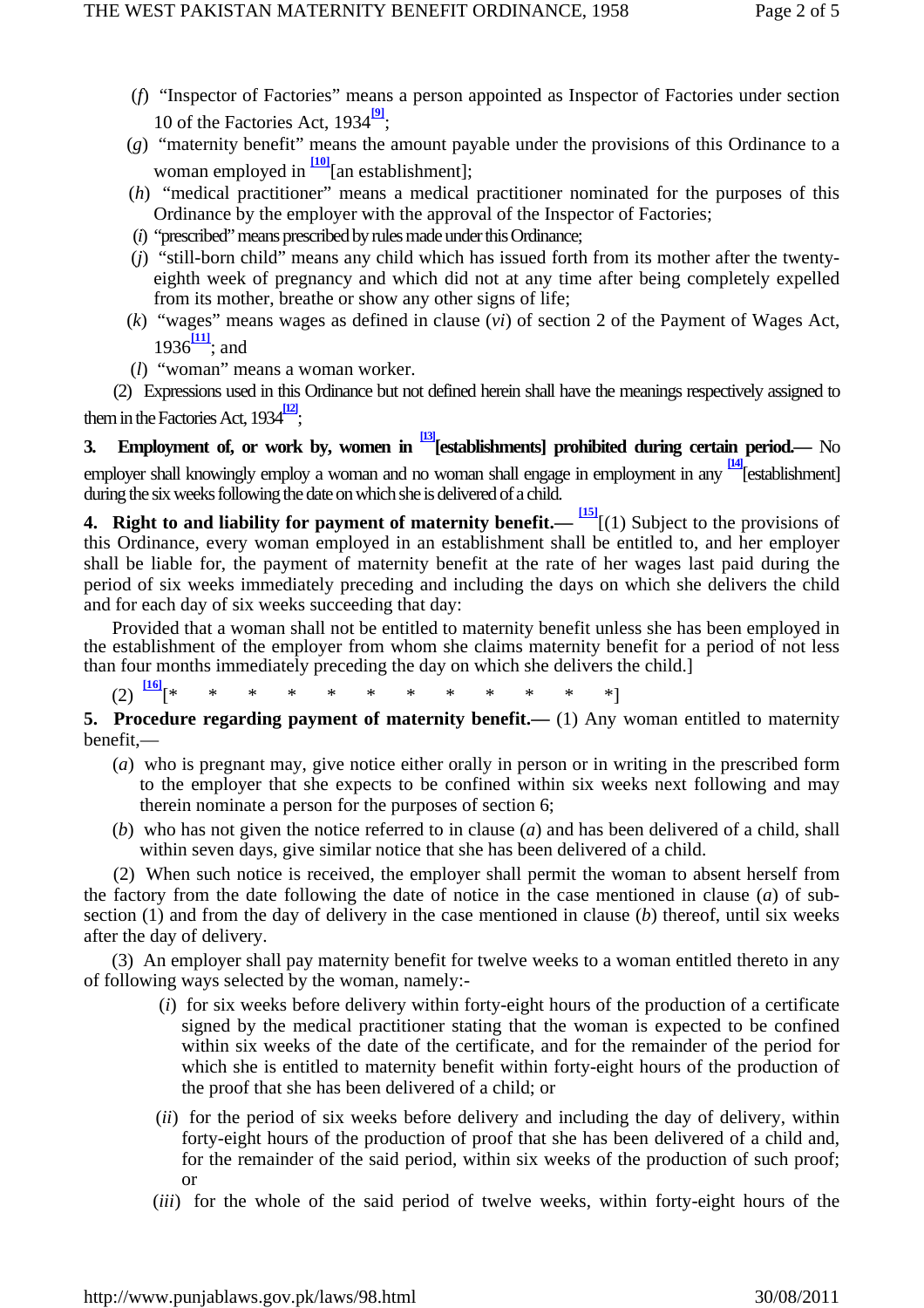production of proof that she has been delivered of a child:

 Provided that a woman shall not be entitled to any maternity benefit or any part thereof, the payment of which is dependent upon the production of proof under this sub-section that she has been delivered of a child, unless such proof is produced within six months of the delivery.

 (4) The proof required to be produced under sub-section (3) shall be either a certified extract from a birth register or a certificate signed by the medical practitioner or such other proof as may be accepted by the employer.

**6. Payment of maternity benefit in case of a woman's death.—** (1) If a woman entitled to maternity benefit under this Ordinance dies on the day she is delivered of a child or during the period thereafter for which she is entitled to the maternity benefit, the employer's liability under sub-section (1) of section 4 shall not, by reason of her death, be discharged, and he shall pay the amount of

maternity benefit due,  $\frac{[17]}{[}$  [to the person nominated by her under subsection (1) of section 5 for the benefit of all her legal representatives, or, if she has made no such nomination, to all her legal representatives].

 (2) If a woman dies during the period for which she is entitled to maternity benefit but before she is delivered of a child, the employer shall be liable only for the period upto and including the day of her death, provided that any sum already paid to her in excess of such liability under clause (*i*) of sub-section (3) of section 5 shall not be recoverable from her legal representative ; and any amount due at the woman's death shall be paid to the person nominated by her under sub-section (1) of section 5, or  $\frac{18}{18}$  [for the benefit of all her legal representatives, or, if she has made no such nomination, to all her legal representatives].

**7. No notice of dismissal to be given to a woman in certain cases.—** (1) When a woman absents herself from work in accordance with the provisions of this Ordinance, it shall not be lawful for her employer to give her notice of dismissal during such absence or on such a day that the notice will expire during such absence.

 (2) (*a*) No notice of dismissal given without sufficient cause by an employer to a woman within a period of six months before delivery shall have the effect of depriving her of any maternity benefit to which but for such notice she may have become entitled under this Ordinance.

 (*b*) If any question arises as to whether any notice of dismissal is one to which clause (*a*) applies, such question shall be referred to the Inspector of Factories; and an appeal from the Inspector's decision shall, within sixty days thereof, lie to the Director of Labour Welfare whose decision shall be final.

**8. Penalty for working for payment during permitted period of absence.—** If a woman does any work in any **[19]** [establishment] for which she receives payment in cash or kind after she has been permitted by her employer to absent herself under the provisions of section 5, she shall be liable to a fine not exceeding ten rupees.

**9. Penalty for contravention of this Ordinance by an employer and application of fine in payment of compensation.—** (1) If any employer contravenes any provision of this Ordinance, he shall be liable to a fine which may extend to five hundred rupees.

 (2) Whenever a Court imposes a fine under this section or confirms in appeal, revision or otherwise such a sentence, it may, when passing judgement order the whole or any part of the fine recovered to be applied in the payment of compensation to the woman concerned for any loss or damage caused to her.

**10. Cognizance of offences.—** (1) No prosecution under this Ordinance shall be instituted except by, or with, the previous sanction of the Inspector of Factories and no such prosecution shall be instituted until the expiry of the period of appeal under sub-section (2) or, if such an appeal is preferred, unless the Director of Labour Welfare by his order thereon, sanctions a prosecution.

 (2) Where the Inspector of Factories decides either to institute a prosecution under this Ordinance or to grant sanction thereto, he shall forthwith communicate his order to the person complained against, who may, within thirty days of the date of the said order, appeal to the Director of Labour Welfare against such decision; and the decision of the Director of Labour Welfare on such appeal shall be final and shall not be liable to be contested by suit or otherwise.

(3) No Court inferior to that of a magistrate of the first class shall try any offence against this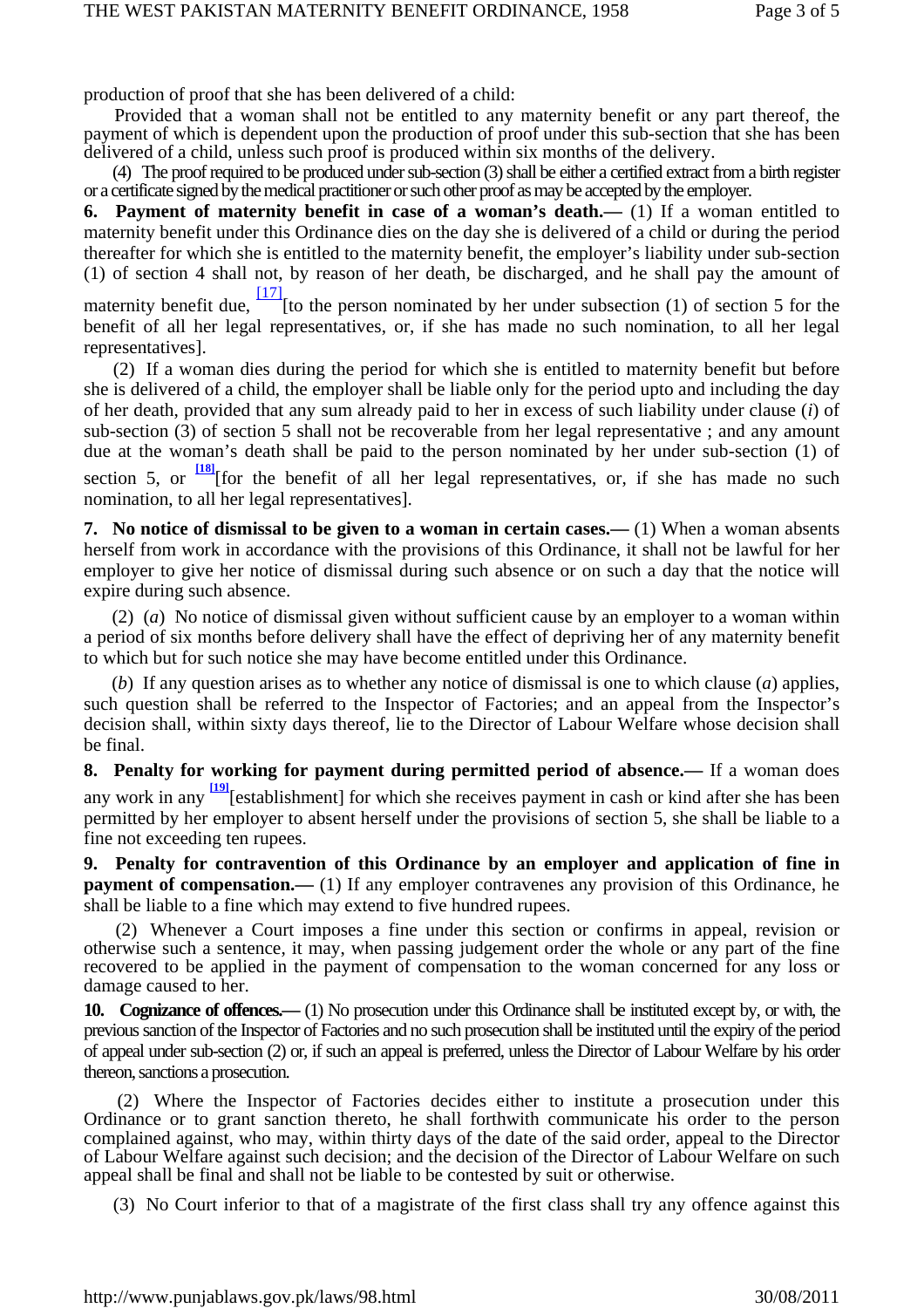Ordinance or any rule made thereunder.

**11. Appeal against refusal to prosecute or grant sanction thereto.—** Where on an application by an employer or a woman, <sup>[20]</sup>[or the person nominated by her or any of her legal representative] the Inspector of Factories refuses either to institute a prosecution under this Ordinance, or to grant

sanction thereto, he shall without delay communicate to the applicant his order of refusal, and an [21] [applicant] aggrieved by such order may, within thirty days of the date thereof appeal to the Director of Labour Welfare against such order; and the decision of the Director of Labour Welfare on such appeal <sup>[22]</sup>[which shall be taken after affording to the applicant an opportunity of being heard,] shall be final.

12. Limitation.— No Court shall take cognizance of any offence against the Ordinance or any rule made thereunder unless complaint thereof has been made to the Inspector of Factories within six months of the date on which the offence is alleged to have been committed.

13. **Rules.**—(1) Government may make rules to carry out the purposes of this Ordinance.

 (2) In particular and without prejudice to the generality of the foregoing power, such rules may provide for—

- (*a*) the preparation and maintenance of a muster roll or register or combined muster roll and register and the particulars to be entered in such muster roll, register or combined muster roll and register or in the register kept or deemed to have been kept under section 41 of the Factories Act, 1934<sup>[23]</sup>;
- (*b*) the inspection of **[24]**[establishments] for the purposes of this Ordinance by the Inspector of Factories;
- (*c*) the exercise of powers and the performance of duties by the Inspector of Factories for the purposes of this Ordinance;
- (*d*) the method of payment of maternity benefit in so far as provision has not been made in this Ordinance;
- (*e*) the forms of notice under clause (*a*) and clause (*b*) of sub-section (1) of section 5; and
- (*f*) procedure to be observed in the disposal of appeals under sub-section (2) of section 7 or subsection (2) of section 10 or section 11.

 (3) Any such rule may provide that a contravention thereof shall be punishable with fine which may extend to two hundred and fifty rupees.

(4) All rules made under this Ordinance shall be laid before the

**[25]**[\* \* \*] Provincial Assembly, as soon as may be after they are made, and if the Assembly within next subsequent seven days on which the Assembly has sat after any such rule has been laid before it, resolves that the rule shall be annulled, the rule shall forthwith be void, but without prejudice to the validity of anything previously done thereunder or to the making of a new rule.

**14. Exhibition of extracts.—** An abstract of the provisions of this Ordinance and the rules thereunder in the regional language shall be exhibited in a conspicuous manner by the employer in every part of the <sup>[26]</sup>[establishment] in which women are employed.

**15. Repeal and savings.—** (1) The following enactments are hereby repealed:-

**[27]**[(*a*) the Sind Maternity Benefit Act, 1929**[28]** ;

(*aa*) the Bombay Maternity Benefit Act, 1929, as applicable in the District of Karachi;]

(*b*) the Punjab Maternity Benefit Act, 1943<sup>[29]</sup>

 (2) Notwithstanding the repeal of the enactments mentioned in sub-section (1), everything done, action taken, obligation, liability, penalty or punishment incurred, inquiry or proceeding commenced,